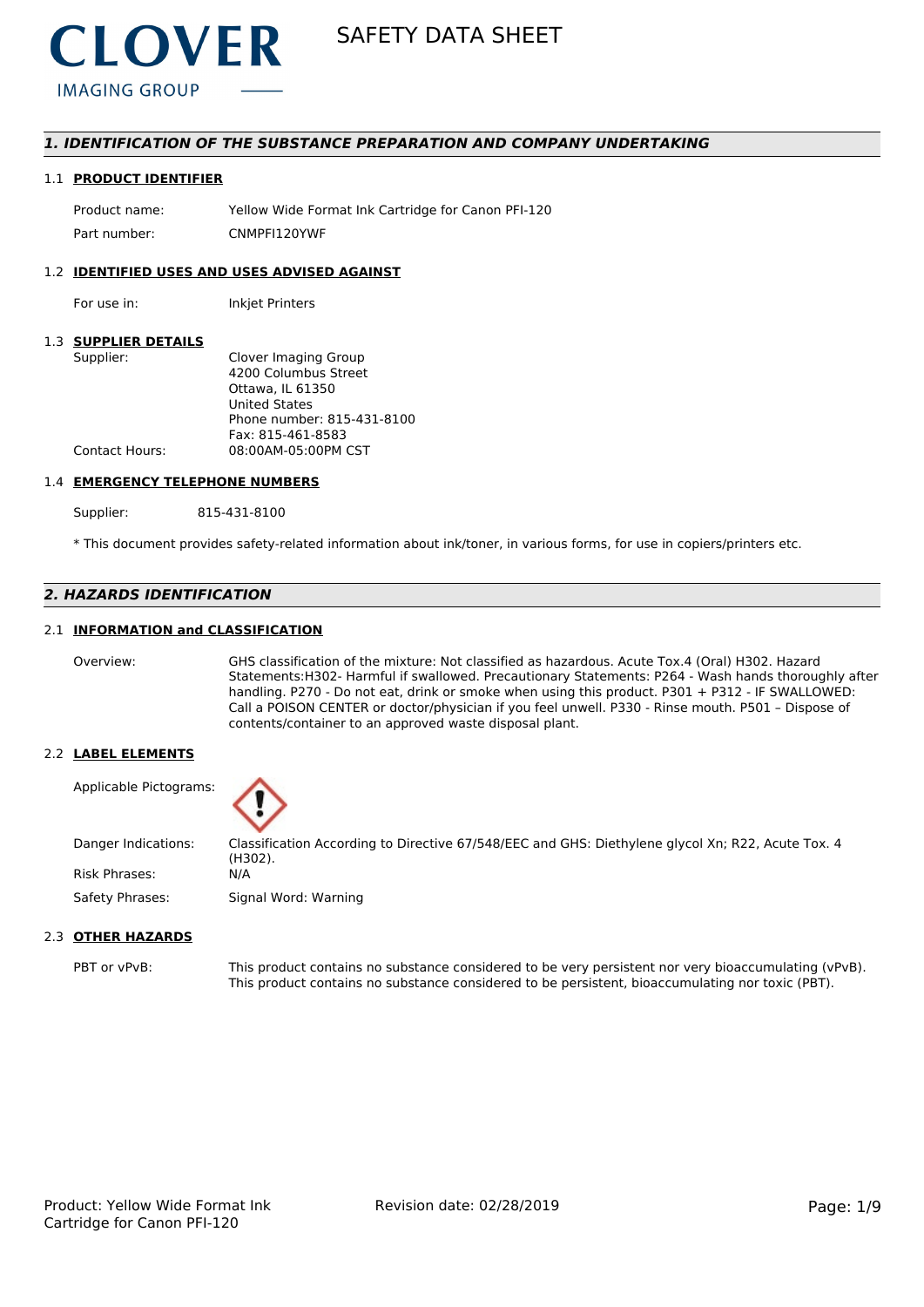

# *3. COMPOSITION / INFORMATION ON INGREDIENTS*

| Ingredients             | <b>CAS number</b>   | Weight % | <b>OSHA</b><br><b>PEL</b> | <b>ACGIH</b><br><b>TLV</b> | Other                                                 |
|-------------------------|---------------------|----------|---------------------------|----------------------------|-------------------------------------------------------|
| Glycerol                | 56-81-5             | $1 - 25$ |                           |                            | 20 mg/m3   10 mg/m3   EC NUMBER: 200-289-5; NIOSH: 15 |
|                         |                     |          |                           |                            | mg/m3 TWA                                             |
| Diethylene glycol       | 111-46-6            | 1-20     |                           | $10 \text{ mg/m}$          | EC Number: 203-872-2                                  |
| <b>Proprietary Dyes</b> | <b>TRADE SECRET</b> | 1-5      |                           |                            |                                                       |

The Full Text for all R-Phrases are Displayed in Section 16 **COMPOSITION COMMENTS**

The Data Shown is in accordance with the latest Directives.

This section provides composition information for the specified substance/mixture.

# *4. FIRST-AID MEASURES*

### 4.1 **FIRST AID MEASURES**

# 4.1.1 **FIRST AID INSTRUCTIONS BY RELEVANT ROUTES OF EXPOSURE**

| Inhalation:   | If inhaled move to fresh air. Respiratory irritation may occur, if symptoms develop seek medical<br>attention. If not breathing, give artificial respiration preferably mouth to mouth.                                                           |
|---------------|---------------------------------------------------------------------------------------------------------------------------------------------------------------------------------------------------------------------------------------------------|
| Eye contact:  | Do not rub eyes. In case of contact, immediately flush eyes with plenty of water for at least 15<br>minutes. If irritation persists get medical attention.                                                                                        |
| Skin contact: | In case of contact, immediately flush skin with plenty of water while removing contaminated<br>clothes and shoes. Wash clothing before reuse. Get medical attention if symptoms appear.                                                           |
| Ingestion:    | Give two glasses of water and monitor closely. Call a poison control center, emergency room, or<br>physician before trying to induce vomiting. Never give anything by mouth to an unconscious<br>person. Get medica attention if symptoms appear. |

# 4.1.2 **ADDITIONAL FIRST AID INFORMATION**

| Additional first aid information:     | N/A                    |
|---------------------------------------|------------------------|
| Immediate Medical Attention Required: | Treat symptomatically. |

# 4.2 **SYMPTOMS AND EFFECTS**

| Acute Symptoms from Exposure:   | No known significant effects or critical hazards. |
|---------------------------------|---------------------------------------------------|
| Delayed Symptoms from Exposure: | No known significant effects or critical hazards. |

### 4.3 **IMMEDIATE SPECIAL TREATMENT OR EQUIPMENT REQUIRED**

Treat symptomatically.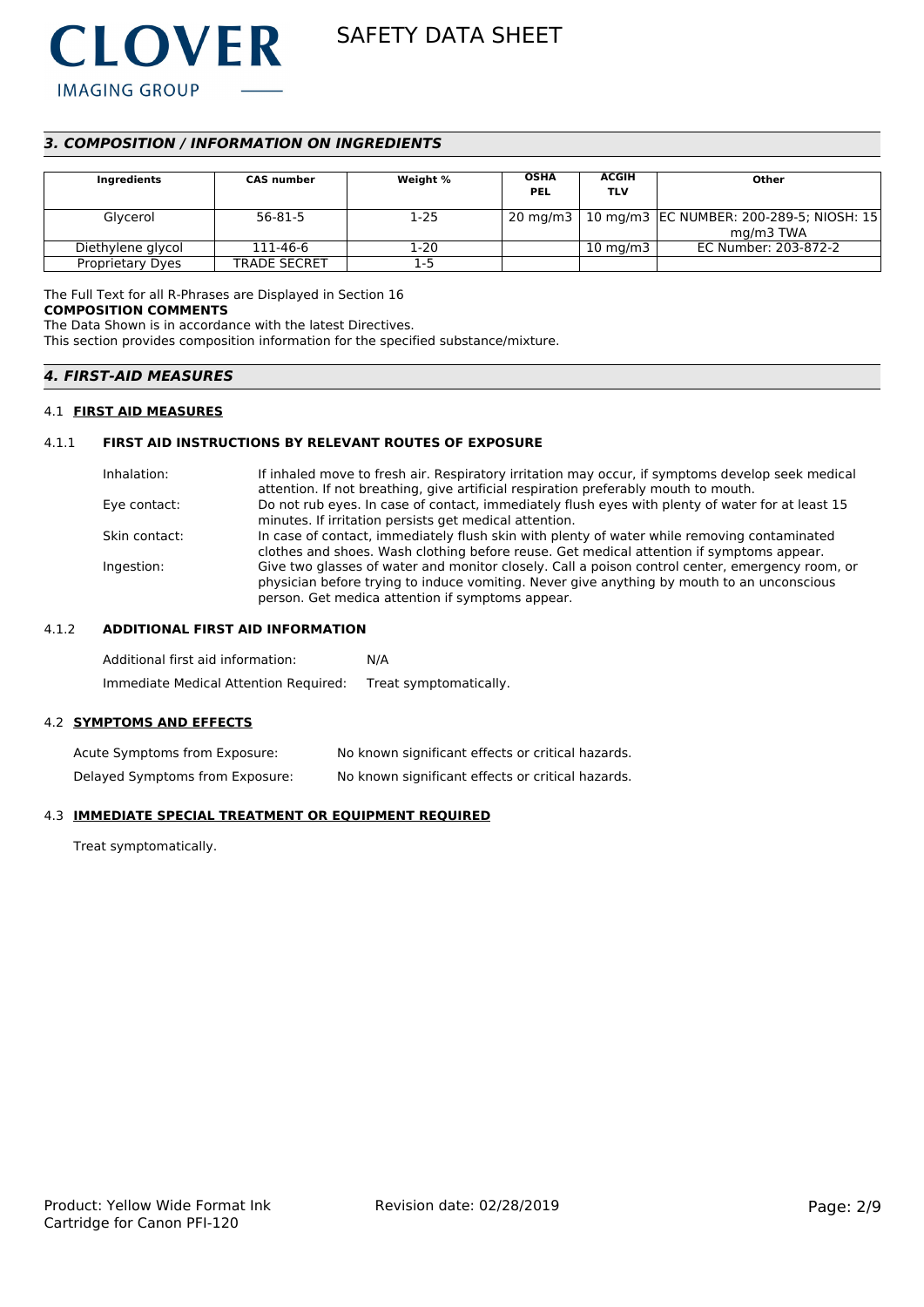# *5. FIRE-FIGHTING MEASURES*

### 5.1 **EXTINGUISHING MEDIA**

Recommended Extinguishing Media: Alcohol-resistant foam, dry chemical, carbon dioxide(CO2), water spray. Extinguishing Media Not to be Used: N/A

## 5.2 **SPECIAL HAZARD**

Unusual Fire/Explosion Hazards: N/A Extinguishing Media Not to be Used: N/A

### 5.3 **ADVICE FOR FIRE FIGHTERS**

Avoid inhalation of smoke. Wear protective clothing and wear self-contained breathing apparatus

### *6. ACCIDENTAL RELEASE MEASURES*

# 6.1 **PERSONAL PRECAUTIONS, PROTECTIVE EQUIPMENT AND EMERGENCY PROCEDURES**

# 6.1.1 **PRECAUTIONS FOR NON-EMERGENCY PERSONNEL**

N/A

# 6.1.2 **ADDITIONAL FIRST AID INFORMATION**

N/A

#### 6.1.3 **PERSONAL PROTECTION**

Wear personal protective equipment as described in Section 8.

#### 6.2 **ENVIRONMENTAL PRECAUTIONS**

Regulatory Information: Keep product out of sewers and watercourses.

# 6.3 **METHODS AND MATERIAL FOR CONTAINMENT AND CLEANUP**

Spill or Leak Cleanup Procedures: Small spillage: Move containers from the spill area. Prevent from entering sewers, water courses, basements, or confined areas. Contain and collect spillage with inert absorbent material (e.g. sand, earth, vermiculite, or diatomaceous earth) and place in container for disposal according to local regulations. Contaminated absorbent material may pose the same hazard as the spilled product. Large Spillage: Move containers from the spill area. Prevent from entering sewers, water courses, basements, or confined areas. Contain and collect spillage with inert absorbent material (e.g. sand, earth, vermiculite, or diatomaceous earth) and place in container for disposal according to local regulations. Contaminated absorbent material may pose the same hazard as the spilled product.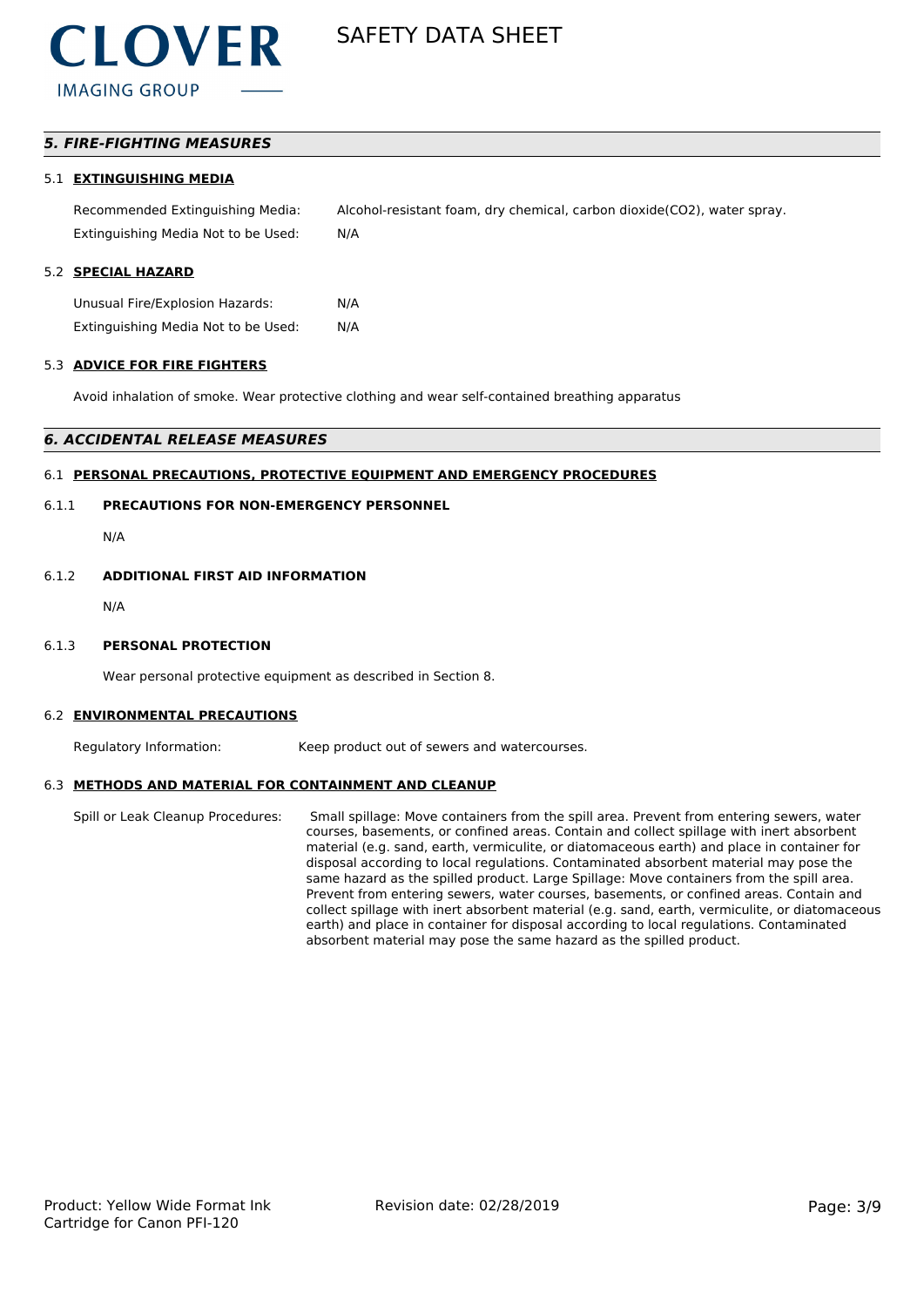# *7. HANDLING AND STORAGE*

#### 7.1 **PRECAUTIONS FOR SAFE HANDLING**

Recommendations for Handling: No special precautions when used as intended. Keep containers closed. If toner, avoid creating dust. Keep away from ignition sources. Advice on General Hygiene: Never eat, drink or smoke in work areas. Practice good personal hygiene after using this material, especially before eating, drinking, smoking, using the restroom, or applying cosmetics.

#### 7.2 **CONDITIONS FOR SAFE STORAGE**

Avoid high temperatures, >100°F/32°C

#### 7.3 **SPECIFIC END USES**

Printing devices

#### *8. EXPOSURE CONTROLS/PERSONAL PROTECTION*

#### 8.1 **CONTROL PARAMETERS**

The best protection is to enclose operations and/or provide local exhaust ventilation at the site of chemical release in order to maintain airborne concentrations of the product below OSHA PELs (See Section 3). Local exhaust ventilation is preferred because it prevents contaminant dispersion into the work area by controlling it at its source.

#### 8.2 **EXPOSURE CONTROLS**

#### **Respiratory protection:**

IMPROPER USE OF RESPIRATORS IS DANGEROUS. Seek professional advice prior to respirator selection and use. Follow OSHA respirator regulations (29 CFR 1910.134 and 1910.137) and, if necessary, wear a NIOSH approved respirator. Select respirator based on its suitability to provide adequate worker protection for given work conditions, levels of airborne contamination, and sufficient levels of oxygen.

#### **Eye/Face Protection:**

Contact lenses are not eye protective devices. Appropriate eye protection must be worn instead of, or in conjunction with contact lenses.

#### **Hand/Skin Protection:**

For emergency or non-routine operations (cleaning spills, reactor vessels, or storage tanks), wear an SCBA. WARNING! Air purifying respirators do not protect worker in oxygen deficient atmospheres.

#### **Additional Protection:**

N/A

#### **Protective Clothing and Equipment:**

Wear chemically protective gloves, boots, aprons, and gauntlets to prevent prolonged or repeated skin contact. Wear splashproof chemical goggles and face shield when working with liquid, unless full face piece respiratory protection is worn.

#### **Safety Stations:**

Make emergency eyewash stations, safety/quick-drench showers, and washing facilities available in work area.

#### **Contaminated Equipment:**

Separate contaminated work clothes from street clothes. Launder before reuse. Remove material from your shoes and clean personal protective equipment. Never take home contaminated clothing.

#### **Comments:**

Never eat, drink or smoke in work areas. Practice good personal hygiene after using this material, especially before eating, drinking, smoking, using the restroom, or applying cosmetics.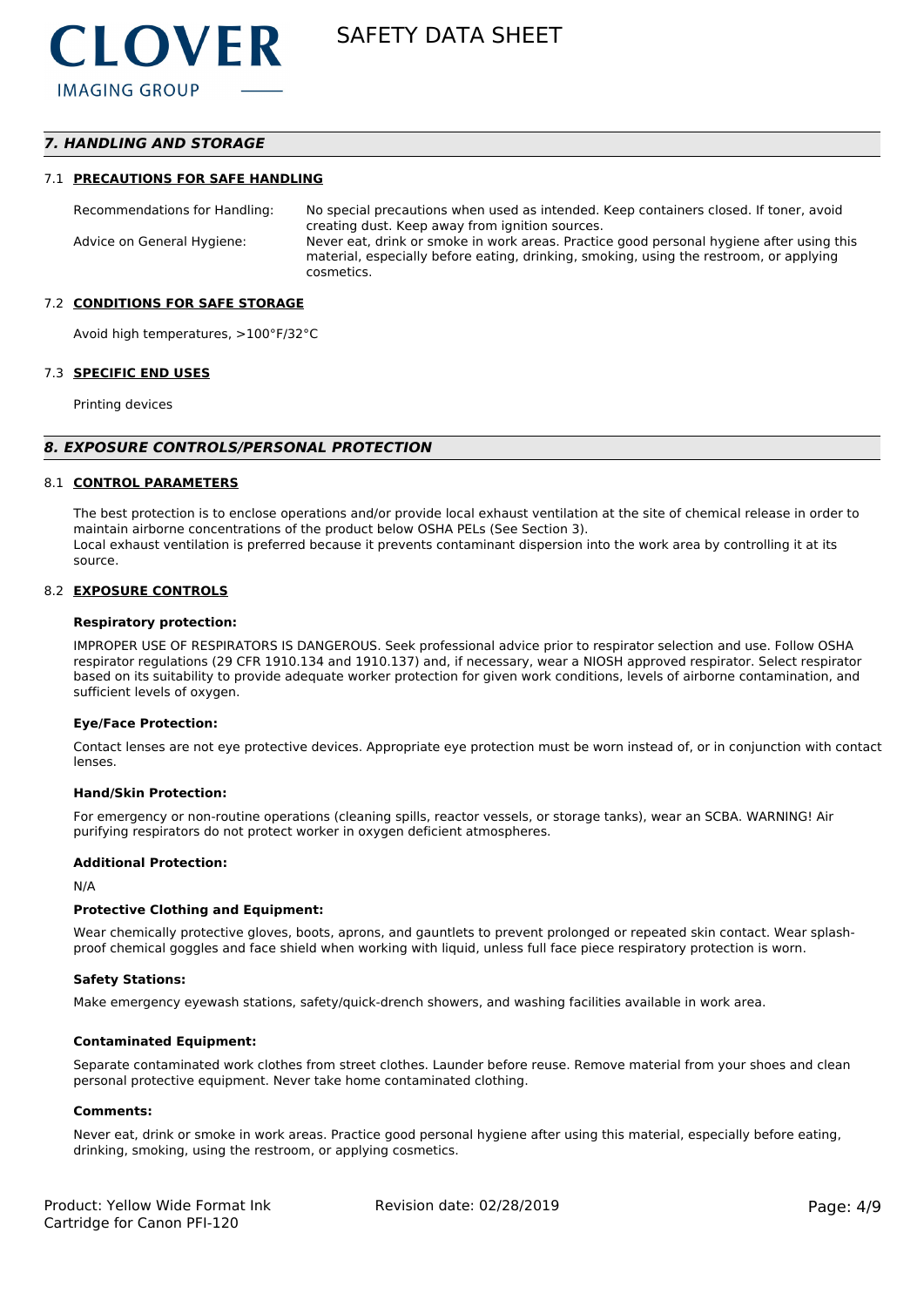# *9. PHYSICAL AND CHEMICAL PROPERTIES*

# 9.1 **DETAIL INFORMATION**

| Physical state:            | APPEARANCE: Yellow liquid. |
|----------------------------|----------------------------|
| Color:                     | Yellow                     |
| Odor:                      | Slight                     |
| Odor threshold:            | N/A                        |
|                            |                            |
| Boiling point:             | N/A                        |
| Melting point:             | N/A                        |
| Flash point:               | >100 degree Celsius        |
| <b>Explosion limits:</b>   | N/A                        |
| Relative density:          | N/A                        |
| Auto-ignition temperature: | N/A                        |
|                            |                            |

### 9.2 **OTHER INFORMATION**

SPECIFIC GRAVITY (H20=1): 1.00 – 1.10. pH: 7-9.

# *10. CHEMICAL STABILITY AND REACTIVITY*

# 10.1 **Reactivity:**

| <b>Reactivity Hazards:</b><br>Data on Mixture Substances: | None<br>None                                                                                                   |
|-----------------------------------------------------------|----------------------------------------------------------------------------------------------------------------|
| 10.2 Chemical Stability:                                  | The product is stable. Under normal conditions of storage and use, hazardous<br>polymerization will not occur. |
| 10.3 Hazardous Polymerization:                            | Stable under conditions of normal use.                                                                         |
| 10.4 Conditions to Avoid:                                 | Keep away from heat, flame, sparks and other ignition sources.                                                 |
| 10.5 Incompatible Materials:                              | Strong oxidizing materials                                                                                     |
| 10.6 Hazardous Decomposition:                             | Will not occur.                                                                                                |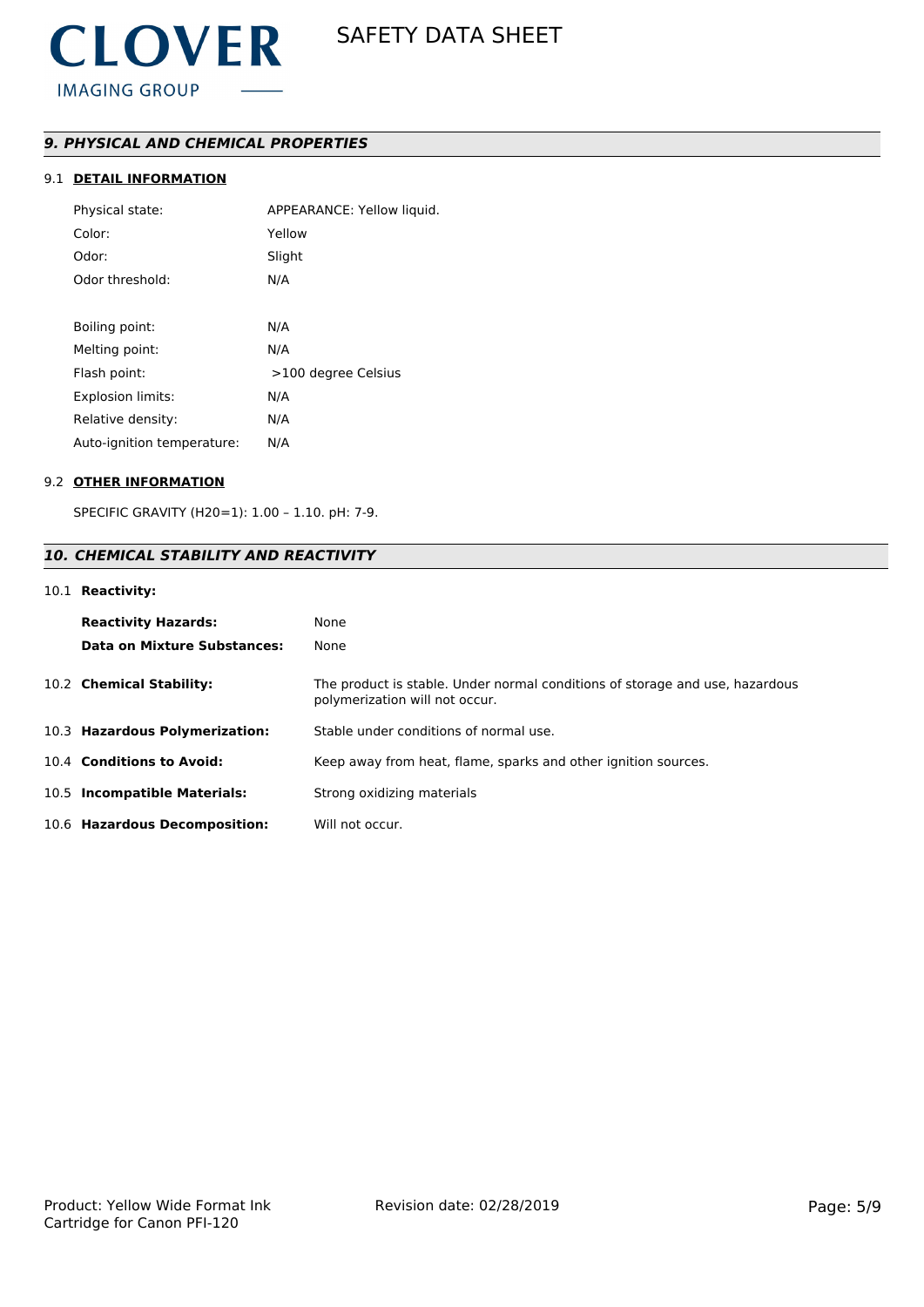

# *11. INFORMATION ON TOXICOLOGICAL EFFECT*

| <b>Mixtures:</b>                   | Water based inkjet ink (Mixture)                                                                                                                                                                               |
|------------------------------------|----------------------------------------------------------------------------------------------------------------------------------------------------------------------------------------------------------------|
| <b>Acute Toxicity:</b>             | Overexposure may cause mild irritation of eyes. Overexposure of the skin may cause irritation,<br>redness, burning and skin sensitization. Breathing mist or vapors may cause respiratory tract<br>irritation. |
| <b>Skin Corrosion/Irritation:</b>  | Repeated or prolonged contact may cause irritation. Slightly irritating $(P.I.I = 2.0)$ (rabbit)                                                                                                               |
| <b>Serious Eye Damage:</b>         | May cause eye irritation.                                                                                                                                                                                      |
| Inhalation:                        | Repeated or prolonged contact may cause respiratory tract irritation.                                                                                                                                          |
| <b>Sensitization:</b>              | N/A                                                                                                                                                                                                            |
| <b>Mutagenicity:</b>               | Not a suspected mutagen.                                                                                                                                                                                       |
| <b>Carcinogenicity:</b>            | No classification regarding to human carcinogenic classification.                                                                                                                                              |
| <b>Reproductive Toxicity:</b>      | Not a suspected reproductive toxin.                                                                                                                                                                            |
| <b>STOT - Single Exposure:</b>     | N/A                                                                                                                                                                                                            |
| <b>STOT - Multiple Exposure:</b>   | N/A                                                                                                                                                                                                            |
| Ingestion:                         | Harmful if swallowed. May cause gastrointestinal irritation.                                                                                                                                                   |
| <b>Hazard Class Information:</b>   | N/A                                                                                                                                                                                                            |
| <b>Mixture on Market Data:</b>     | N/A                                                                                                                                                                                                            |
| Symptoms:                          | N/A                                                                                                                                                                                                            |
| <b>Delayed/Immediate Effects:</b>  | N/A                                                                                                                                                                                                            |
| <b>Test Data on Mixture:</b>       | N/A                                                                                                                                                                                                            |
| <b>Not Meeting Classification:</b> | N/A                                                                                                                                                                                                            |
| <b>Routes of Exposure:</b>         | Skin absorption, breathing, ingestion, eye contact.                                                                                                                                                            |
| <b>Interactive Effects:</b>        | N/A                                                                                                                                                                                                            |
| <b>Absence of Specific Data:</b>   | N/A                                                                                                                                                                                                            |
| <b>Mixture vs Substance Data:</b>  | N/A                                                                                                                                                                                                            |

# *12. ECOLOGICAL INFORMATION*

| <b>13. DISPOSAL CONSIDERATIONS</b> |                             |                                                                                       |
|------------------------------------|-----------------------------|---------------------------------------------------------------------------------------|
|                                    | 12.6 Other Adverse Effects: | N/A                                                                                   |
|                                    | 12.5 PBT & vPvB Assessment: | N/A                                                                                   |
|                                    | 12.4 Mobility in Soil:      | N/A                                                                                   |
|                                    |                             | 12.3 Bioaccumulation Potential: Log Pow: -1.98(Diethylene Glycol)                     |
|                                    | 12.2 Degradability:         | N/A                                                                                   |
|                                    | 12.1 <b>Eco toxicity:</b>   | Fish: LC50: 75200 mg/L Duration: 96 hrs Method: 92/69/EEC C.1, OECD-Guideline No. 203 |

#### **Disposal Information:**

 Dispose of product in accordance with local authority regulations. Empty container retains product residue.

#### **Physical/Chemical Properties that affect Treatment:**

Symbol: This product is not classified as dangerous

Risk Phrases: This product is not classified according to the federal, state and local environmental regulations.

#### **Waste Treatment Information:**

If toner, do not shred toner cartridge, unless dust-explosion prevention measures are taken. Finely dispersed particles may form explosive mixtures in air. Dispose of in compliance with federal, state, and local regulations.

#### **Personal Protection Required:**

N/A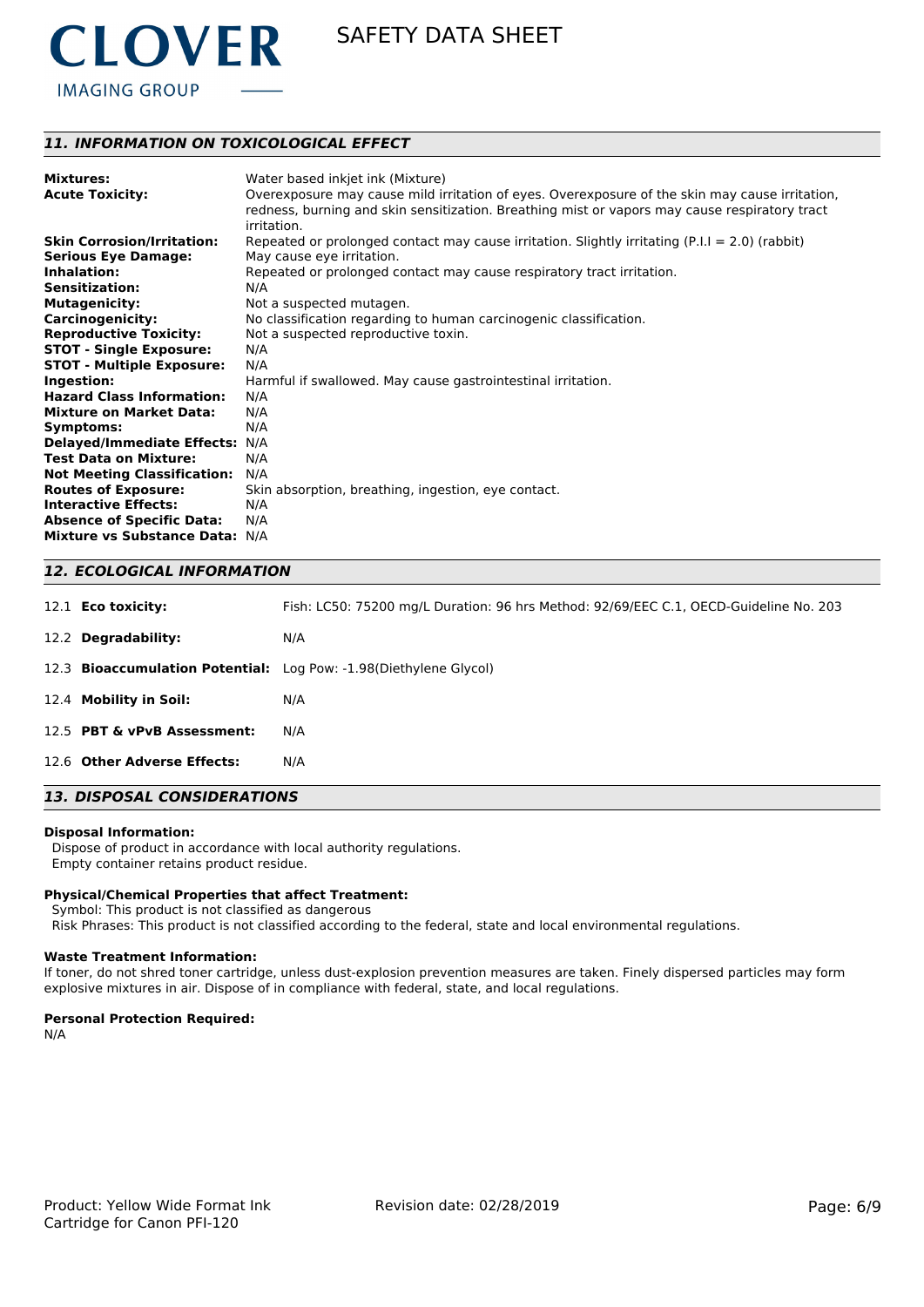

| N/A                                                                                                                                                                         |
|-----------------------------------------------------------------------------------------------------------------------------------------------------------------------------|
| None. Not regulated under United States DOT Domestic Surface, USA, ICAO/IATA AIR,<br>IMO/IMDG OCEAN, ADR, or RID.                                                           |
| N/A                                                                                                                                                                         |
| N/A                                                                                                                                                                         |
| N/A                                                                                                                                                                         |
| N/A                                                                                                                                                                         |
| N/A                                                                                                                                                                         |
| 14.1 <b>ID Number:</b><br>14.2 Shipping Name:<br>14.3 Hazard Class:<br>14.4 Packing Group:<br>14.5 Environmental Hazards:<br>14.6 User Precautions:<br>14.7 Bulk Transport: |

# *15. REGULATORY INFORMATION*

15.1 **Regulatory Information:** N/A

**EPA Regulatory Information:** N/A

**CERCLA Reportable Quantity:** N/A

# 15.2 **Superfund Information:**

# **Hazard Categories:**

**Immediate:** N/A

**Delayed:** N/A

**Fire:** NFPA Rating: Health  $= 1$  Fire  $= 1$  Reactivity  $= 0$ 

**Pressure:** N/A

**Reactivity:** N/A

# **Section 302 - Extremely Hazardous:** N/A

**Section 311 - Hazardous:** N/A

15.3 **State Regulations:** CALIFORNIA PROPOSITION 65 INFORMATION: This product contains no California Proposition 65 regulated chemicals.

15.4 **Other Regulatory Information:** N/A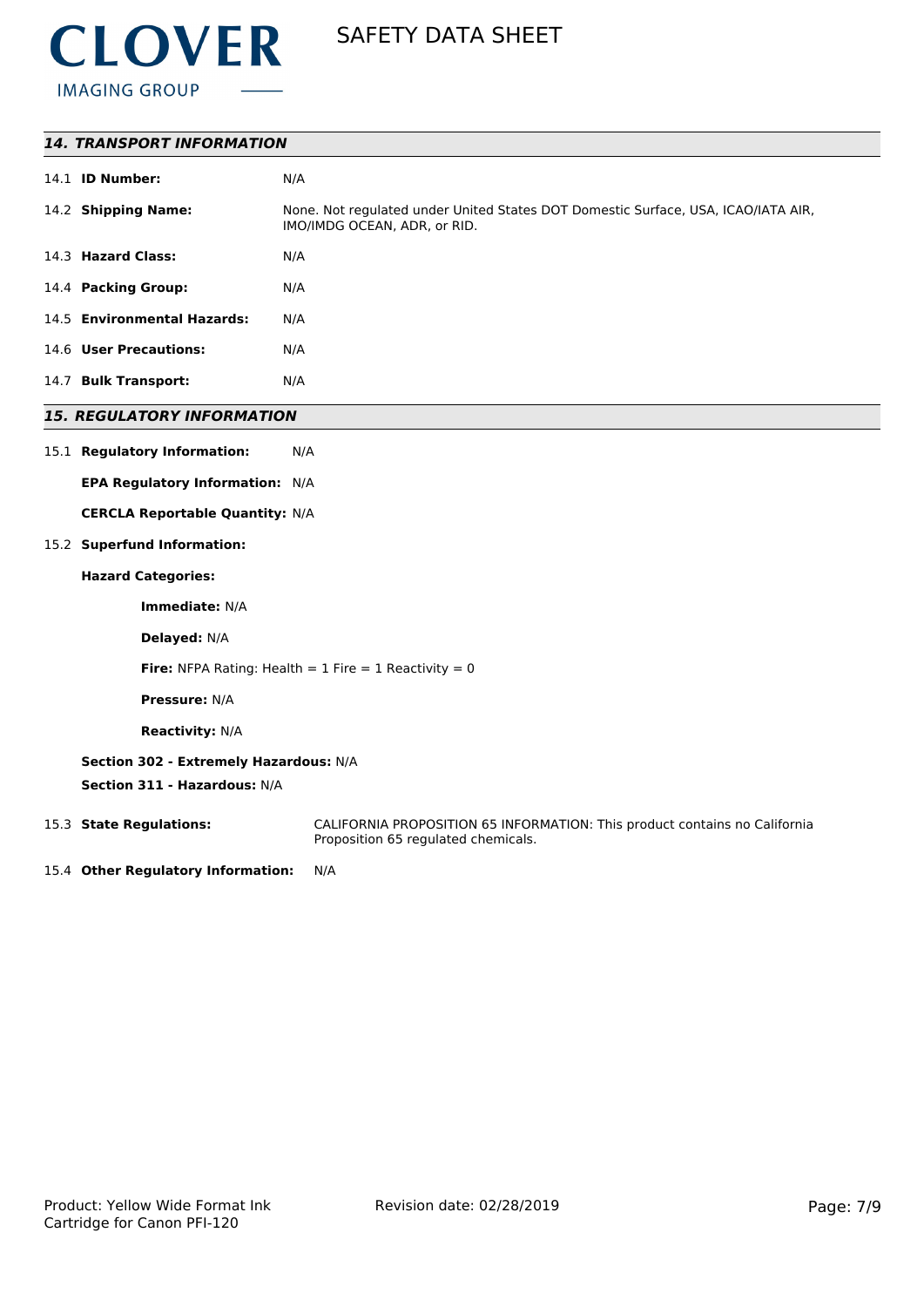

# *16. OTHER INFORMATION*

| <b>General Comments:</b>          | This information is based on our current knowledge. It should not therefore be construed as<br>guaranteeing specific properties of the products as described or their suitability for a particular<br>application |
|-----------------------------------|-------------------------------------------------------------------------------------------------------------------------------------------------------------------------------------------------------------------|
| <b>Creation Date of this SDS:</b> | 03/11/2021                                                                                                                                                                                                        |